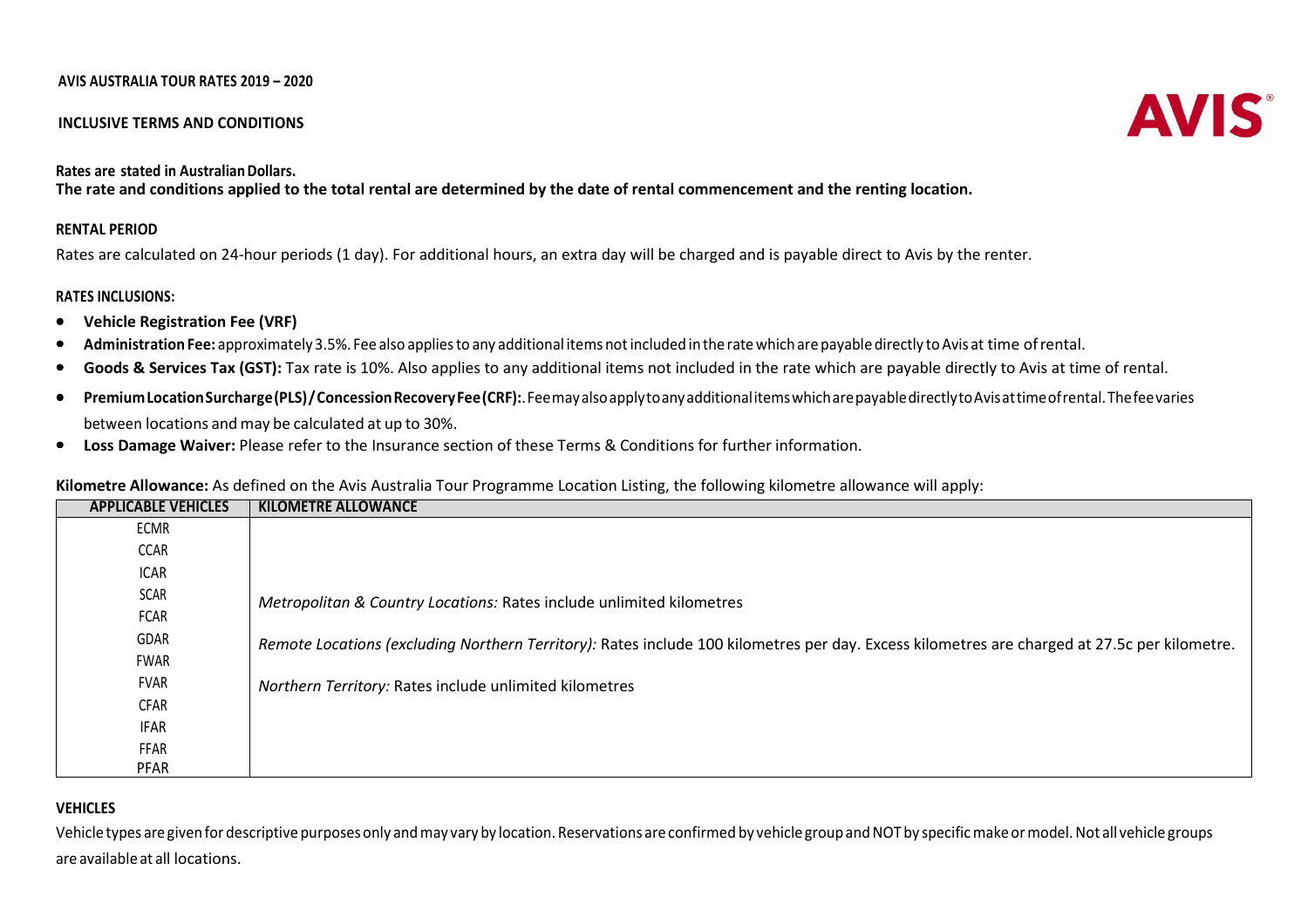# AGE REQUIREMENTS

ECMR, CCAR, ICAR, SCAR, CFAR vehicles – Minimum 21 years of

age FCAR, GDAR, FWAR, FVAR, IFAR, FFAR, PFAR – Minimum 25

years of age

A surcharge applies for renters between 21 – 24 years of \$27.50 per day. This is paid to Avis by the renter at the time of rental. No maximum age applies.

### **INSURANCE**

Loss Damage Waiver: Loss Damage Waiver is the insurance coverage (included in the rates) provided on the rental vehicle and Third Party Property, which is subject to the excess. Loss Damage Waiver is subject to the terms and conditions detailed on the rental agreement.

Standard Accident Excess: When an Avis vehicle is involved in an accident zero excess is applicable providing the vehicle is used in accordance with the terms and conditions of the rental agreement and the laws of the state. Failure to adhere to the terms and conditions and laws of the state will result in the renter being responsible for all damage and costs associated with the vehicle.

| <b>APPLICABLE VEHICLES</b> | <b>EXCESS</b> |
|----------------------------|---------------|
| <b>ECMR</b>                |               |
| <b>CCAR</b>                |               |
| <b>ICAR</b>                |               |
| <b>SCAR</b>                |               |
| <b>FCAR</b>                | \$0 (zero)    |
| GDAR                       |               |
| <b>FWAR</b>                |               |
| <b>FVAR</b>                |               |
| <b>CFAR</b>                |               |
| <b>IFAR</b>                |               |
| <b>FFAR</b>                |               |
| PFAR                       |               |

Please note: The renter must always pay to Avis the following costs

and fees: The cost of repairing any:

- Overhead Damage damage to the Vehicle or property of any third party caused by the Vehicle coming into contact with anything above the top of the door seal and the top of the front and back windscreens.
- a Underbody Damage damage to the Vehicle caused by the Vehicle coming into contact with anything below the bottom of the door seal and the bottom of the front and rear bumper bars.
- Water damage to the Vehicle ?
- 2 Damage to the Vehicle or to the property of any third party caused by a breach of the Rental Agreement.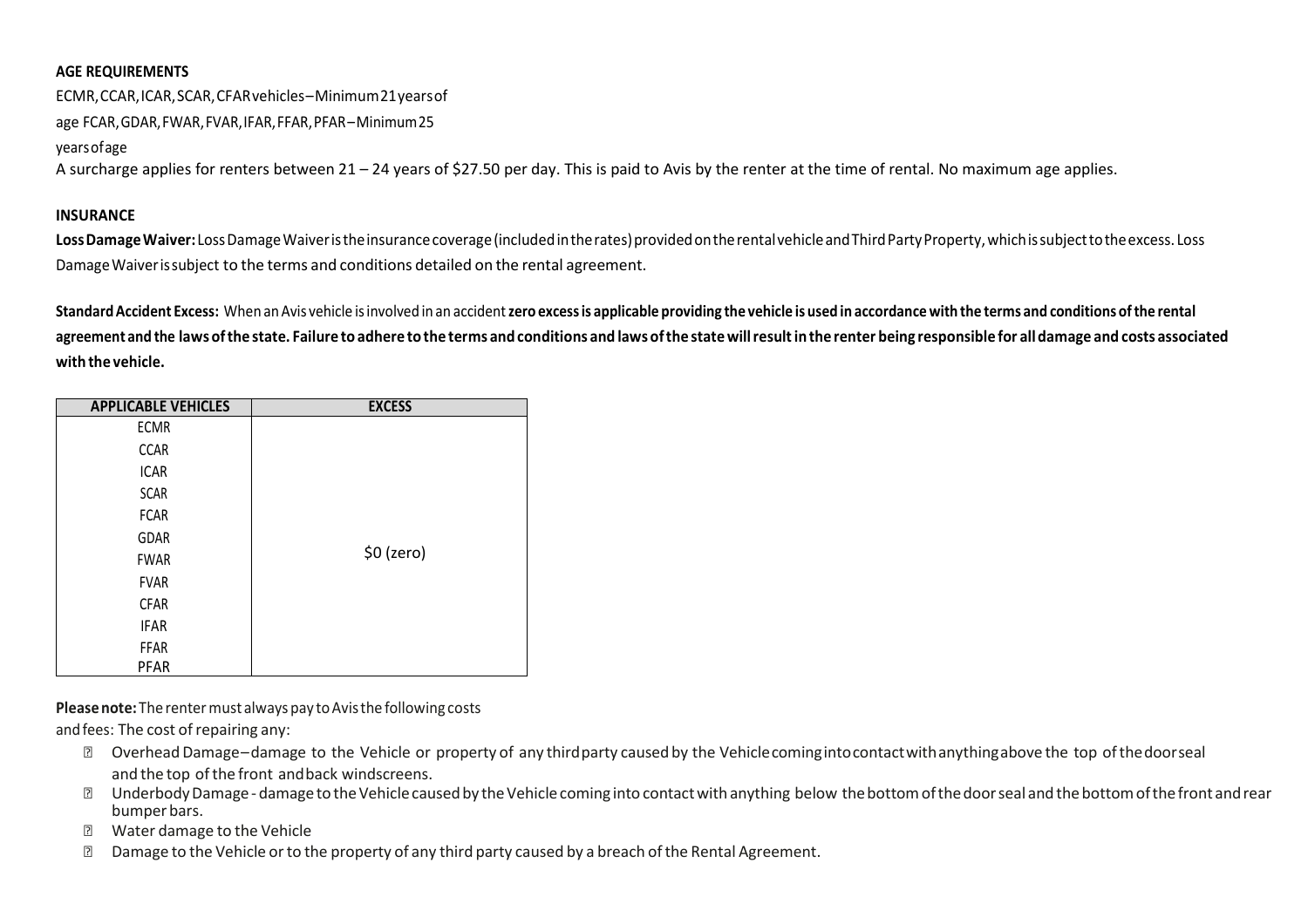$\boxtimes$  Damage to a tyre or an Accessory not attributable to normal wear and tear

The cost of any professional cleaning or odour extraction incurred by Avis because the driver or another person has been smoking in the Vehicle during the Rental Period and/or a reasonable administrative fee reflecting the cost of making arrangements for professional cleaning or smoke extraction.

# DRIVERS LICENCE REQUIREMENTS

Avis Australia will rent to drivers that present a current drivers licence and have had that licence for 12 months. Avis Australia will not rent to any person on a Provisional or Probationary licence. If foreign licence is in a language other than English, it must be accompanied by an International Drivers Permit (containing an English translation).

# ADDITIONAL DRIVERS

Additional Driver fees will apply to each individual additional driver - with the exception of the lead driver's spouse.

- \$5.00 + GST per day, per additional driver
- 2 Max charge of \$25.00 + GST per additional driver (5 day max charge)
- $\overline{2}$ It is essential that proof of a valid driver's licence is provided and that the additional driver signs the rental agreement.
- $\boxtimes$  The Spouse of the Lead Driver includes someone (of any gender) they are married to or in a relationship with.

# RESTRICTED DRIVING ROADS / AREAS

The below detailed driving restrictions apply to rentals on Avis Tour Rates. Should the Avis vehicle be driven over the restricted roads / areas detailed below, or on the Rental Agreement, Avis Insurance will be void. Vehicle hire is subject to satisfactory road and weather conditions at all times.

# General

The vehicle must only be used on roads that are properly formed and constructed as sealed, metalled or gravel roads (Unless the Vehicle is a 4 wheel drive vehicle). All vehicles, including vehicle groups IFAR & PFAR, cannot be driven on beaches or through streams, dams, rivers or floodwaters.

Vehicles rented from Mainland Australia may not leave the Mainland and be taken to Tasmania or any other island.

There are a number of roads in Northern Territory and Western Australia that are access roads to Aboriginal communities, driving is not permitted in these areas without an approved permit.

# Tasmania / Victoria / New South Wales / ACT

Vehicles may not be driven above the snow line in Tasmania, New South Wales and Victoria – being Jindabyne in New South Wales and Bright in Victoria, from the beginning of June until the end of September. Vehicles rented in Tasmania may not be taken to the Mainland and vice versa.

Vehicles may not be taken to Bruny Island, unless noted as an exception.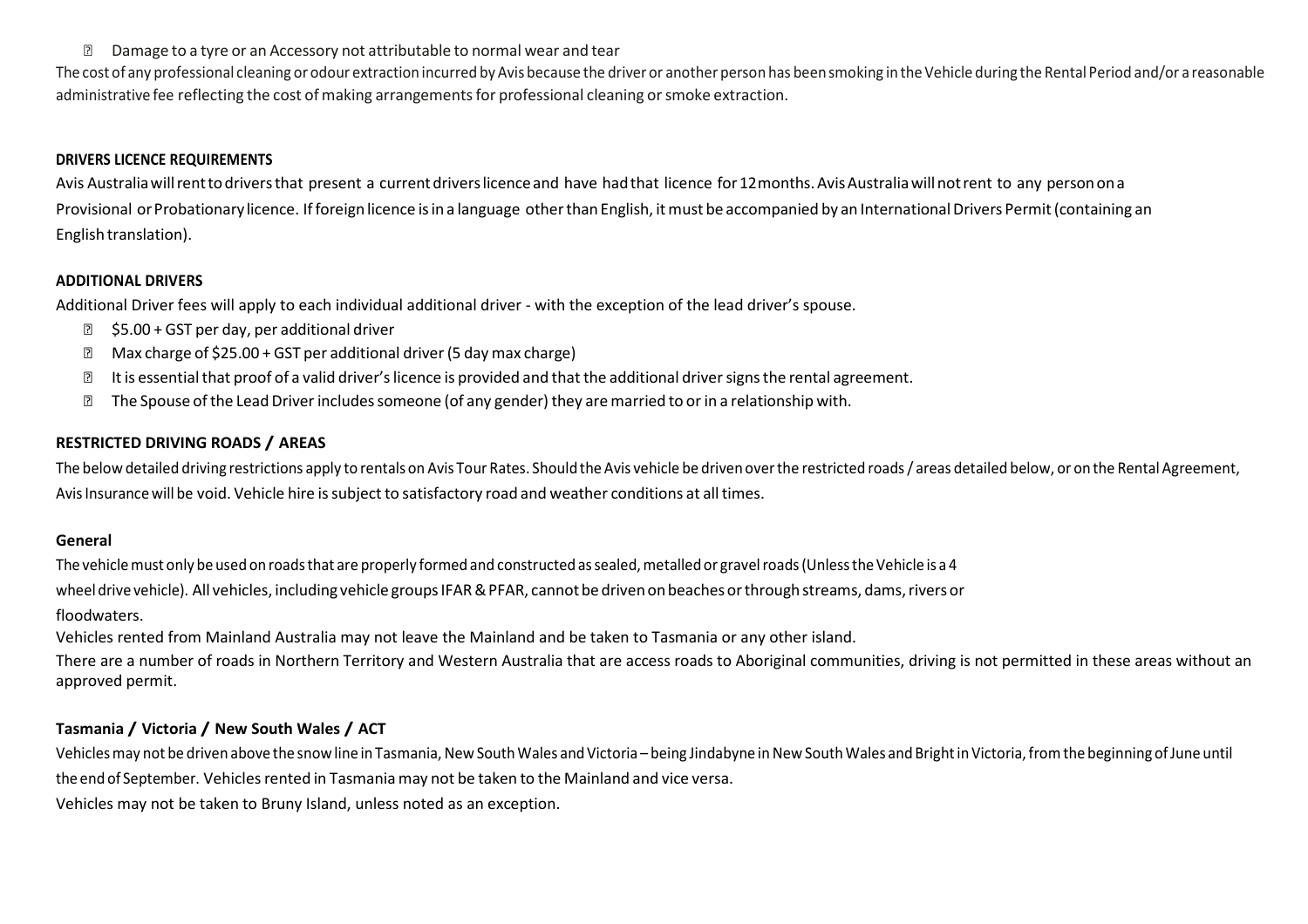## Queensland

 Vehicles may not be driven beyond Chillagoe in a westerly direction or beyond Normanton in a southerly direction. All vehicles may be driven on the main road to Cooktown. If driven off main road or north of Cooktown insurances may be void. PFAR only may be driven on the coast road from Cape Tribulation to Cooktown. If driven north of Cooktown insurances may be void. Vehicles may not be driven on the Birdsville Track. Vehicles may not be taken to Fraser Island. Vehicles can be taken on Magnetic Island

### Western Australia

Rentals commencing in Western Australia, south of Exmouth, may not be driven north of Exmouth unless a one way rental has been confirmed as per the One Way Rental Policy. PFAR only be may be driven on Tunnel Creek Road, Windjana Gorge Road, Cape Leveque Road & Spring Creek Track to the Bungle Bungles.

Vehicles may not be driven on the Gibb River Road (Kimberley), unless noted as an exception. It is not recommended to travel on any road other than main highways 1 and 96 north of Geraldton. Mine access roads in the Pilbara are private roads and cannot be driven on.

### South Australia

Vehicles may not be driven on the Oodnadatta track. Vehicles may not be taken to Kangaroo Island, unless noted as an exception.

## Northern Territory

Vehicles may not be driven on the Jim Jim Falls, Twin Falls Roads (Kakadu) or Tanami Track. IFAR and PFAR only permitted on The Mereenie Loop Road. Other vehicles are not permitted to drive on this road - as per the warning signs at each end of the road.

## Driving through the Northern Territory and Western Australia - FCAR, FWAR, IFAR and PFAR only.

Note that this does not apply to one way rentals that have been confirmed under the "One Way Rentals – Into / Out of Northern Territory and Western Australia" section of these terms and conditions. When rented from Queensland, New South Wales, Australian Capital Territory, Victoria and South Australia, FCAR and FWAR, IFAR and PFAR can only be driven through the Northern Territory or Western Australia and vice versa during the dry season months April to November. Should assistance be required during this time it may not be possible. Should other vehicle categories be driven into the Northern Territory or Western Australia, or through the Northern Territory or Western Australia insurance will be void. It is essential that Avis are advised that rental commencement of the Avis vehicle will be driven through the Northern Territory or Western Australia so insurance cover can apply. Standard insurance restrictions will apply.